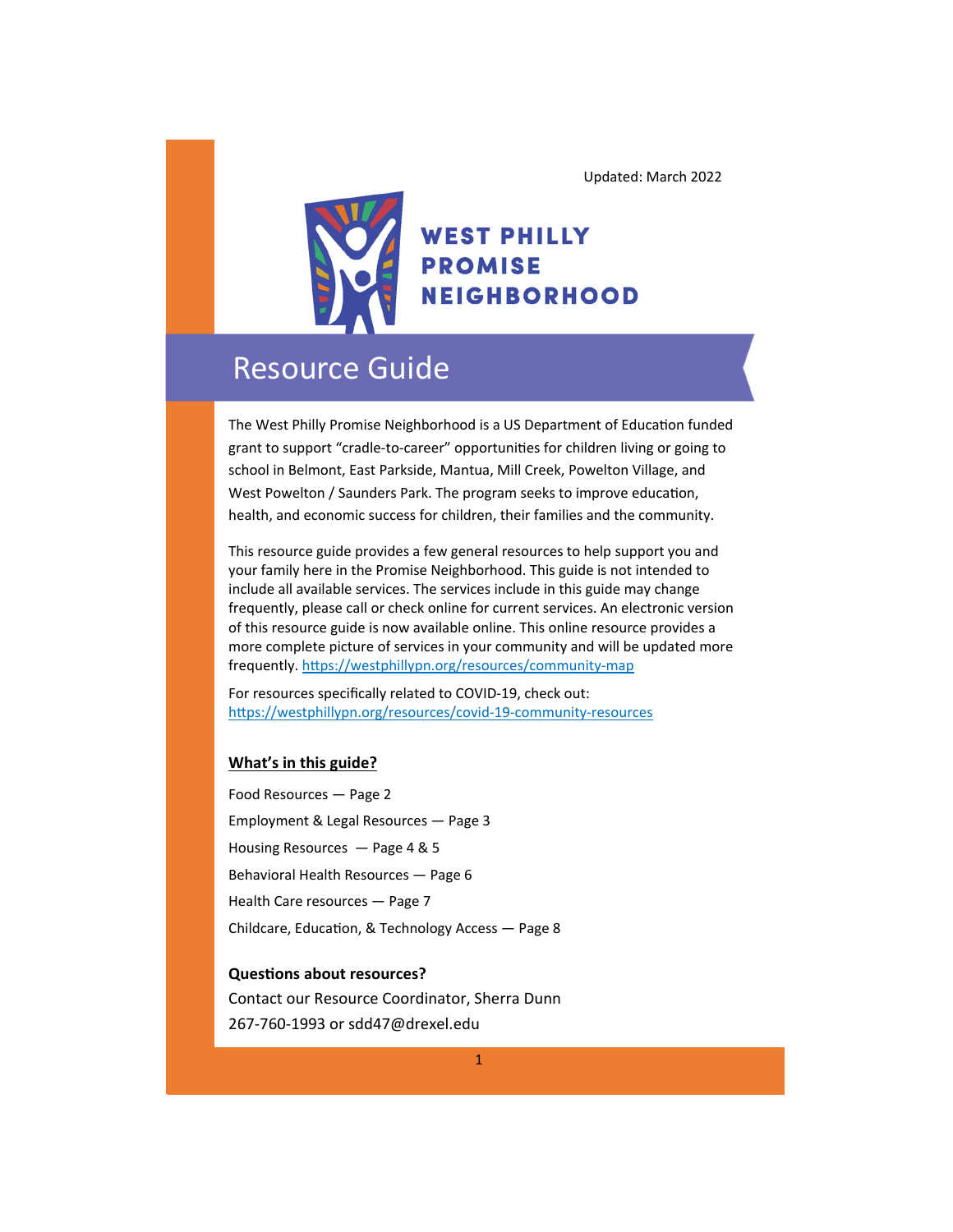### Food

**Where can my family or I access free food 24/7?** 

**Powelton Village Community Fridge**  3750 Lancaster Ave. **The People's Fridge**  511 S. 52nd **MamaTee Fridge** 308 N 39th

#### **Food Sites**

**Mighty Writers ‐ West**  35th & Fairmount Monday‐Friday 12pm ‐ 2pm

**Mighty Writers at Lucien Blackwell Community Center** 47th & Aspen St Wednesdays 2‐4pm

**Greener Partners** 41st and Palm Friday 10am ‐ 11am

**People's Emergency Center**  3750 Lancaster Ave. Thursdays 10am ‐ 12pm

**Second AnƟoch BapƟst Church**  912 N. 41st St Mondays 9‐11am Every 3rd Saturday 9‐11am

**Mt. Vernon Manor CDC/NAC** 631 N. 39th St. Wednesday 10am ‐ 12pm

**Frontline Dads**  410 N. 34th Street

Saturday 11:30am ‐ 12:30pm

**Lombard Central Presbyterian Church**  410 N. 34th Street Thursday 10‐11am, Friday 8‐11am

**Mantua Haverford Community Center**  631 N. 39th St 3rd Friday 10am

**Grace Evangelical Lutheran Church** 3529 Haverford Ave Wednesdays 10am ‐ 12:30pm

#### **To find addiƟonal food near you:**

- $\Rightarrow$  https://www.phila.gov/food/
- $\Rightarrow$  http://www.hungercoalition.org/ food‐pantries
- $\Rightarrow$  SNAP Hotline: 215-430-0556
- $\Rightarrow$  https://www.phillyfoodfinder.org/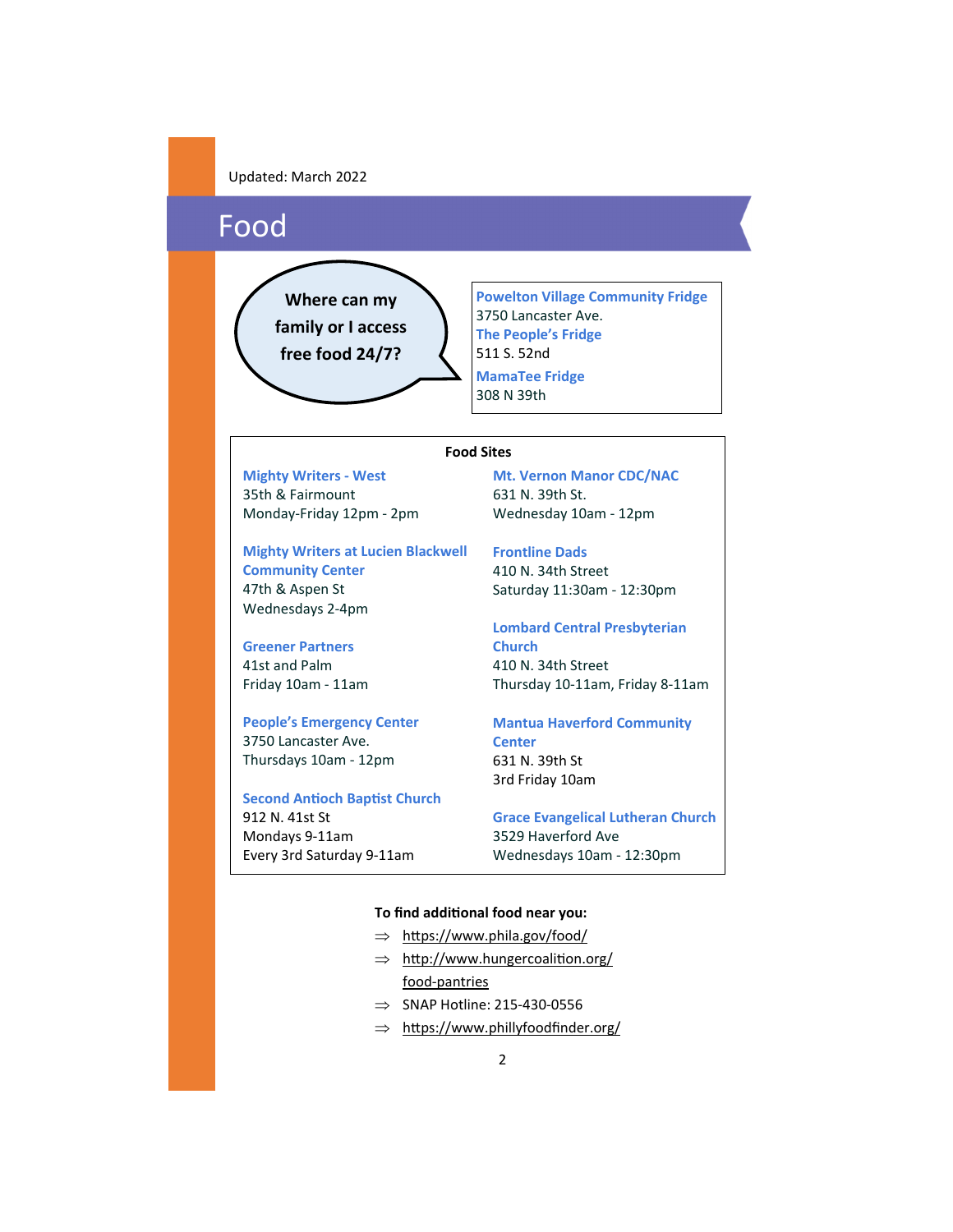# Employment & Legal

#### **PA CareerLink—West Philly**

Explore careers, job search, build skills, & more free services for adults & young adults **Hours:** by appointment only

**Website:** hƩps://

www.pacareerlink.pa.gov/jponline/

**LocaƟon:** 3901 Market St **Phone:** 215‐473‐3630 1‐833‐750‐JOBS (5627)

#### **Philadelphia Unemployment Project**

Provides assistance to Philly residents in job searches, resume clinics, and assistance for returning citizens or people with criminal backgrounds to find work Location: 112 N. Broad St **Phone:** 215‐557‐0822 **Hours:** Varies by program, please call

#### **Digital Skills Classes at Dornsife**

Learn computer basics like email, typing and staying safe online. Free laptop with program completion! **LocaƟon:** 3509 Spring Garden **Phone:** 215‐5714053 **Hours:** Classes: Tues & Thurs 5‐7pm, Drop in: Wednesday 5‐7pm





#### **Dornsife Center's Beachell Family Learning Center**

Explore financial wellness, GED/ABE classes, job training, entrepreneur‐ ship, and computer classes **LocaƟon:** 3509 Spring Garden St., Carriage House **Website:** : hƩps://drexel.edu/ dornsifecenter/programs/beachell‐ family‐learning‐center/ **Phone:** 215‐571‐4056

#### **Drexel School of Law at Dornsife**

Receive legal advice and support for free on various topics including criminal record expungement and estate planning **Hours:** by appointment Website: https://drexel.edu/ dornsifecenter/programs/individual ‐and‐family‐supports/legal‐services/ Location: 3509 Spring Garden St. **Phone:** 215.571.4019 (1‐877‐320‐ 1206) intake

3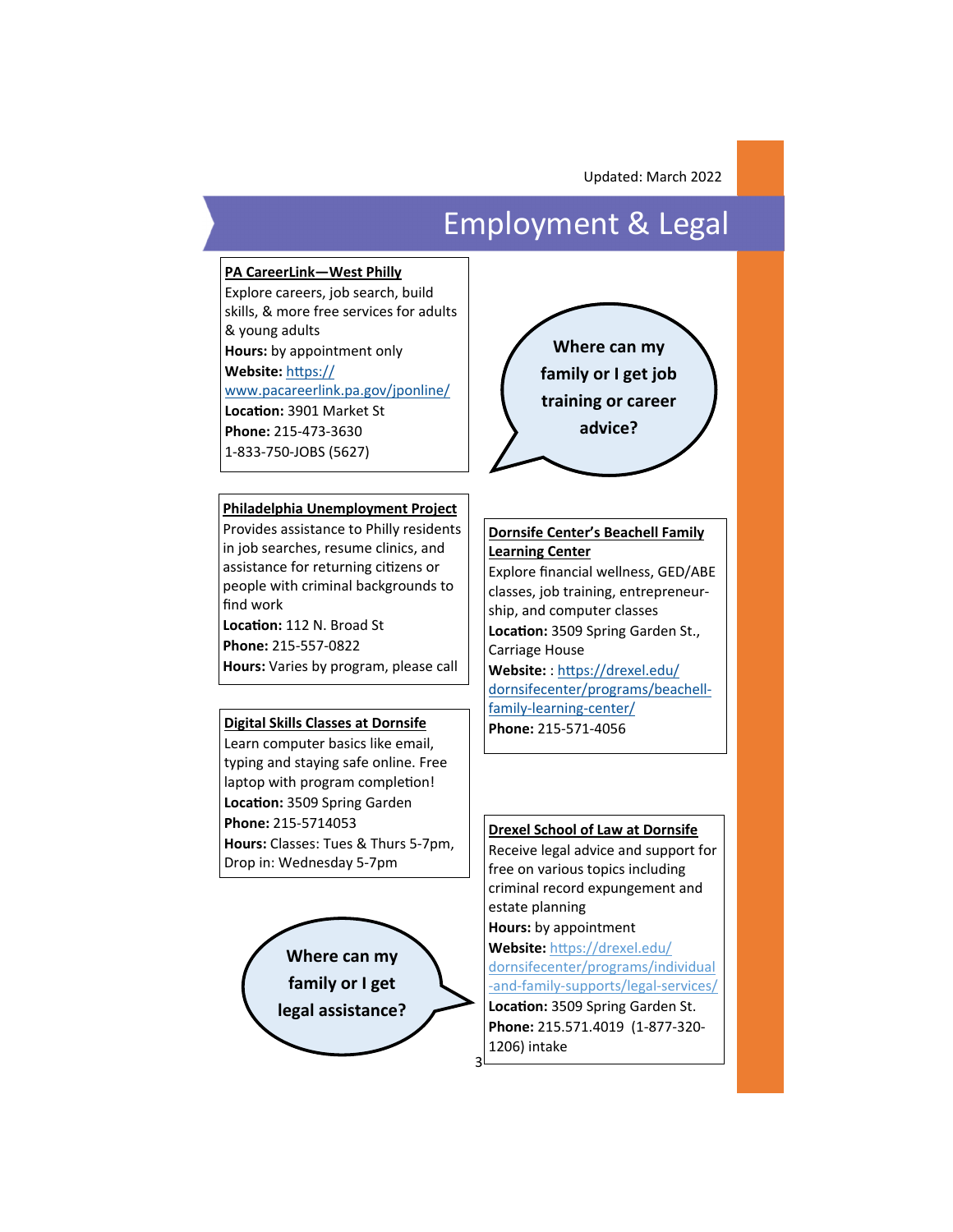## Emergency Housing

**Families and individuals in need of emergency shelter must go through the Office of Homeless Services intake centers.** 

#### **Office of Homeless Services– Salvation** Phone: 215-686-7150 **Army Red Shield Family Residence**

Intake for single women & families after hours

**Hours:** Daily, Holiday & weekends, after 5pm

**LocaƟon:** 715 N Broad St **Other details:** Required photo ID for parents & social security card and birth certificate for dependents **Phone:** 215‐787‐2887

#### **Valley Youth House**

Emergency housing for youth 18‐24 **Hours:** Mon 11‐2pm, Wed 2‐4pm, Thurs 1‐5pm, Fri 10‐1pm **LocaƟon:** 1500 Sansom St, 3rd floor **Phone:** 1‐877‐222‐1984

#### **Emergency Shelter for Youth Under 18**

- **Valley Youth House:** 24/7 outreach hotline 1‐888‐HOUSE‐15
- **Youth Emergency Services:**  215‐787‐0633
- **Forget Me Knot Youth Services:**  215‐223‐3621
- **Pathways PA:** 215‐397‐4260 **(**female youth 17 & under)

**Office of Homeless Services— Apple Tree Family Center** Intake for single women & families **Hours:** Mon—Fri 7am‐5pm **LocaƟon:** 1430 Cherry St **Other details:** Required photo ID for parents & social security card and birth certificate for dependents

### **Office of Homeless Services—**

**Roosevelt Darby Center**  Intake for Single Men **Hours:** Mon—Fri 7am—5pm **LocaƟon:** 802 N Broad St **Other details:** Call to confirm required documents **Phone:** 215‐685‐3700

#### **Emergency Assistance & Response Unit (EARU)**

Assistance to families at risk of being homeless, including rental assistance **Hours:** Mon, Wed, Fri 8‐5pm, Tues & Thurs 8‐1pm **LocaƟon:** 1430 Cherry St. **Other details:** Photo ID, Birth certificates & Social security card for household members, proof of

income, rental license, eviction notice, other documentation as applicable

**Phone:** 215‐686‐7177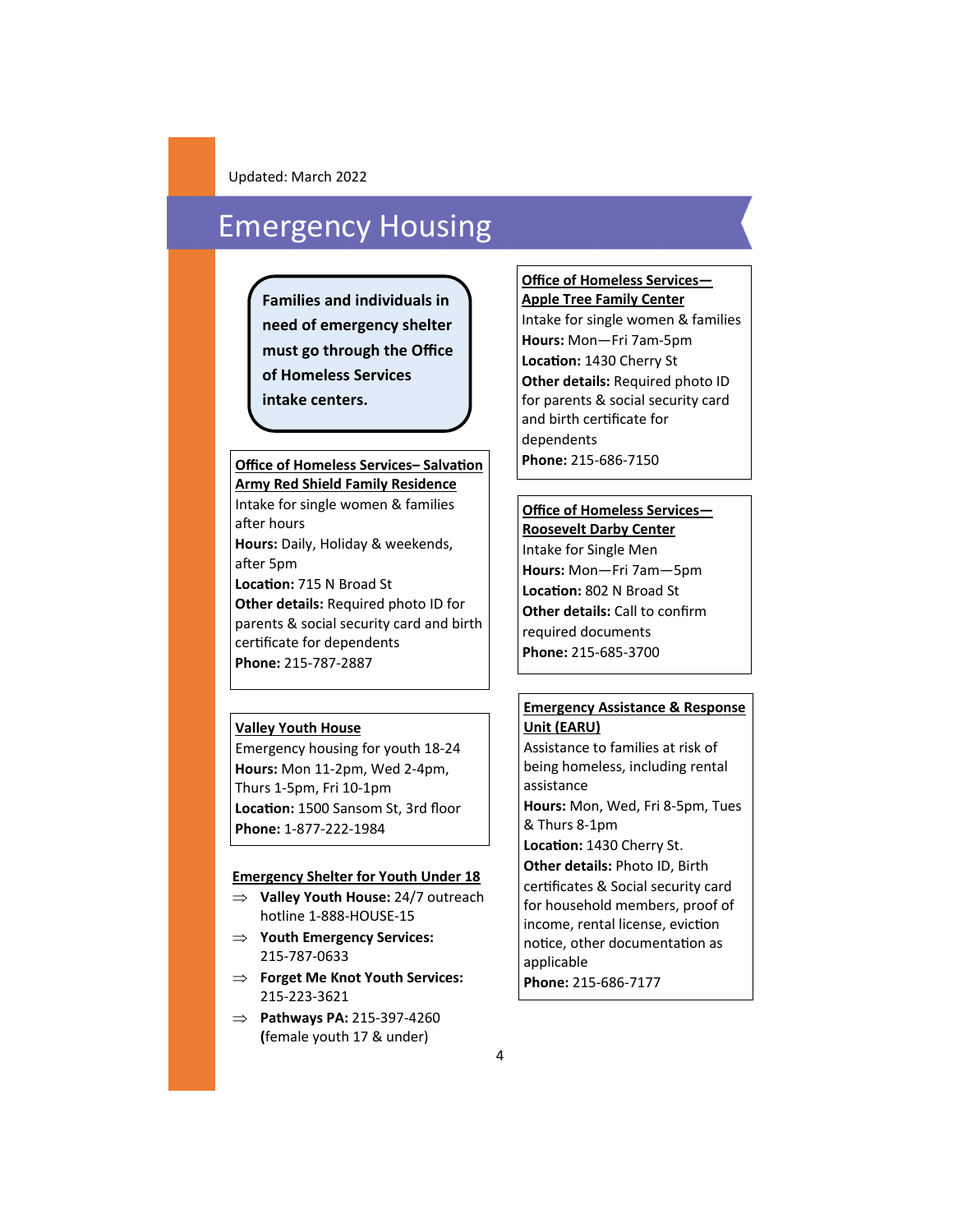## Housing Assistance

#### **Urban League of Philadelphia**

First time home buyers program to assist residents in becoming a home owner

**LocaƟon:** 121 S Broad St suite # 9 **Contact:** 215‐985‐3220 or housing@urbanleaguephila.org

**PHDC Home repair** 

Assistance with home repair for low income homeowners **LocaƟon:** 1234 Market St, 17th floor **Phone:** 215‐448‐3000



**Heater Hotline from ECA**  Emergency repairs for heaters for low income households **Phone:** 215‐568‐7190

#### **Contact your local Neighborhood Advisory Committee (NAC) for more services**

- $\implies$  Residents of Mantua, Powelton Village, East Parkside: **Mt. Vernon Manor**, Contact: Lorraine Gomez at 215‐475‐9492
- $\implies$  Residents of West Powelton/Saunders Park, Millcreek, Belmont: **People's Emergency Center** (PEC), Contact: Kevin Brown at 267‐777‐5820
- $\implies$  Residents of Spruce Hill, Walnut Hill:

 **The Enterprise Center,** contact: Jamar Bordley at 215‐895‐4098

**Who can help my** 

**family and I pay our** 

**rent or uƟliƟes?** 

#### **Philadelphia County Assistance | Assistance/Pages/LIHEAP.aspx Office**

Rental Assistance, LIHEAP, assistance with other benefits **Headquarters:** 801 Market St Mon Fri 8am‐5pm, 215‐560‐7226 **West District:** 5070 Parkside Ave,

Mon– Fri 8‐5, Phone: 215‐560‐6100

#### **LIHEAP Program**

Financial assistance for heating bill **Hours:** Phone 24/7 **Phone:** 1‐866‐857‐7095 **Other details:** 2021‐2022 yet to open, more details at: https:// www.dhs.pa.gov/Services/

#### **We Never Say Never**

Utility assistance **Hours:** Call for an appointment **Phone:** 215‐452‐0440 **LocaƟon:** 4427 Lancaster Ave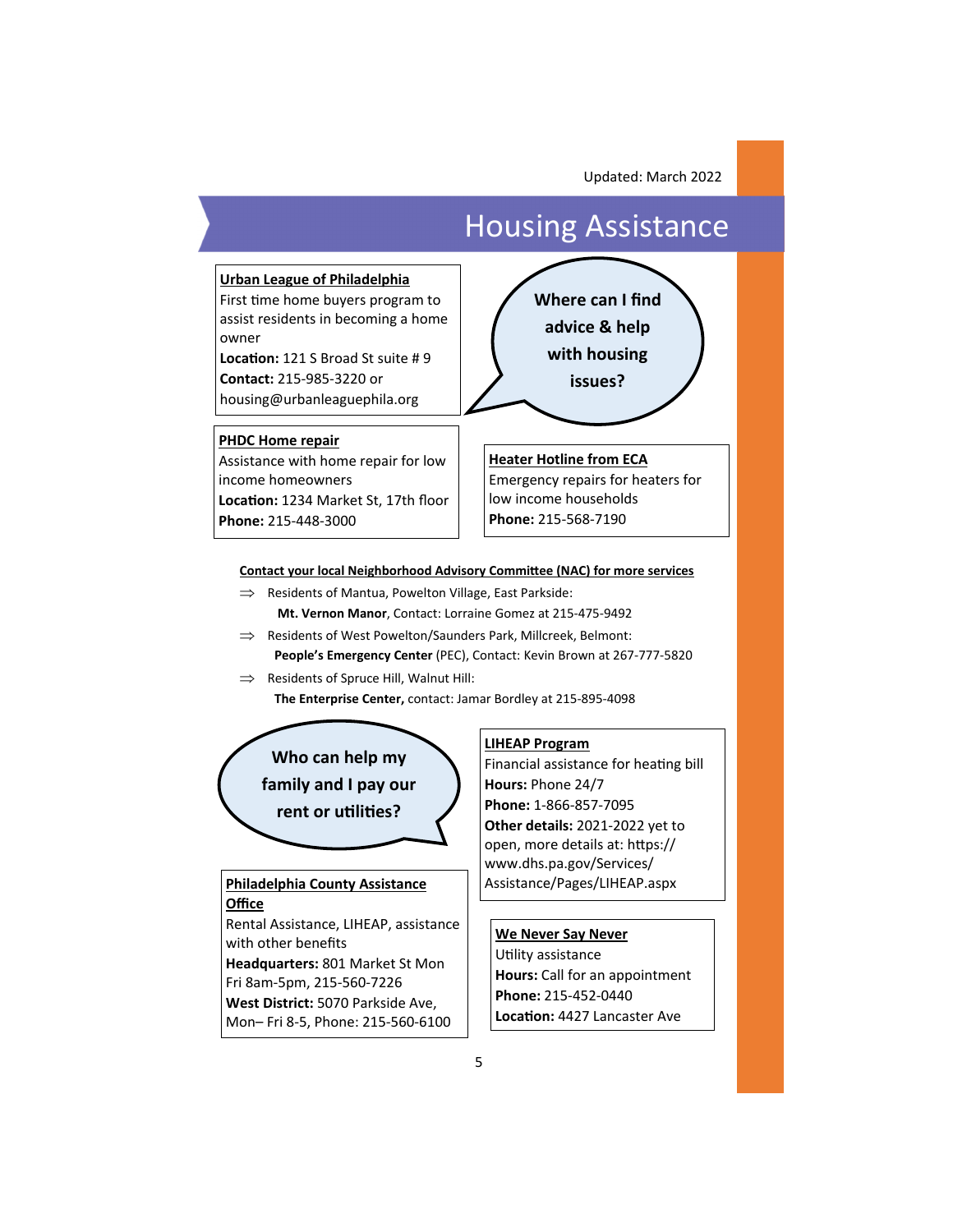# Behavioral Health

# **Where can my family or I get help?**

#### **Community Behavioral Health**

CBH can help residents who have Medical Assistance or Medicaid find a variety of behavioral health services, including outpatient or addiction services **Phone:** 888‐545‐2600

#### **Attic Youth Center**

Mental Health Counseling for LGBTQ youth under age 23 **Hours:** Mon, Wed, & Fri 3‐6pm **Location:** virtual counseling **Phone:** 215‐545‐4331 (press 2)

#### **Philadelphia Elwyn**

Child & Adult Behavior Health Programs, call for assistance **Hours:** Mon‐Fri 8‐5pm **LocaƟon:** Office closed **Phone:** 215‐895‐5588

#### **Need help now?** Call these 24 hour hotlines

- $\implies$  Office of Mental Health Suicide & Crisis intervention hotline **215‐686‐4420**
- $\implies$  National Suicide Prevention Line **1‐800‐273‐TALK (8255)**
- $\implies$  Mental Health Delegates **215‐685‐6440**
- $\Rightarrow$  Philadelphia Domestic Violence Hotline **1‐866‐723‐3014**

#### **Kirkbride Center**

Inpatient Addiction treatment **Hours:** no walk ins, appointment only **LocaƟon:** 111 N. 49th St. **Other details:** Accepts major insurances, creates personal payment plans for those without insurance **Phone:** 215‐471‐2600

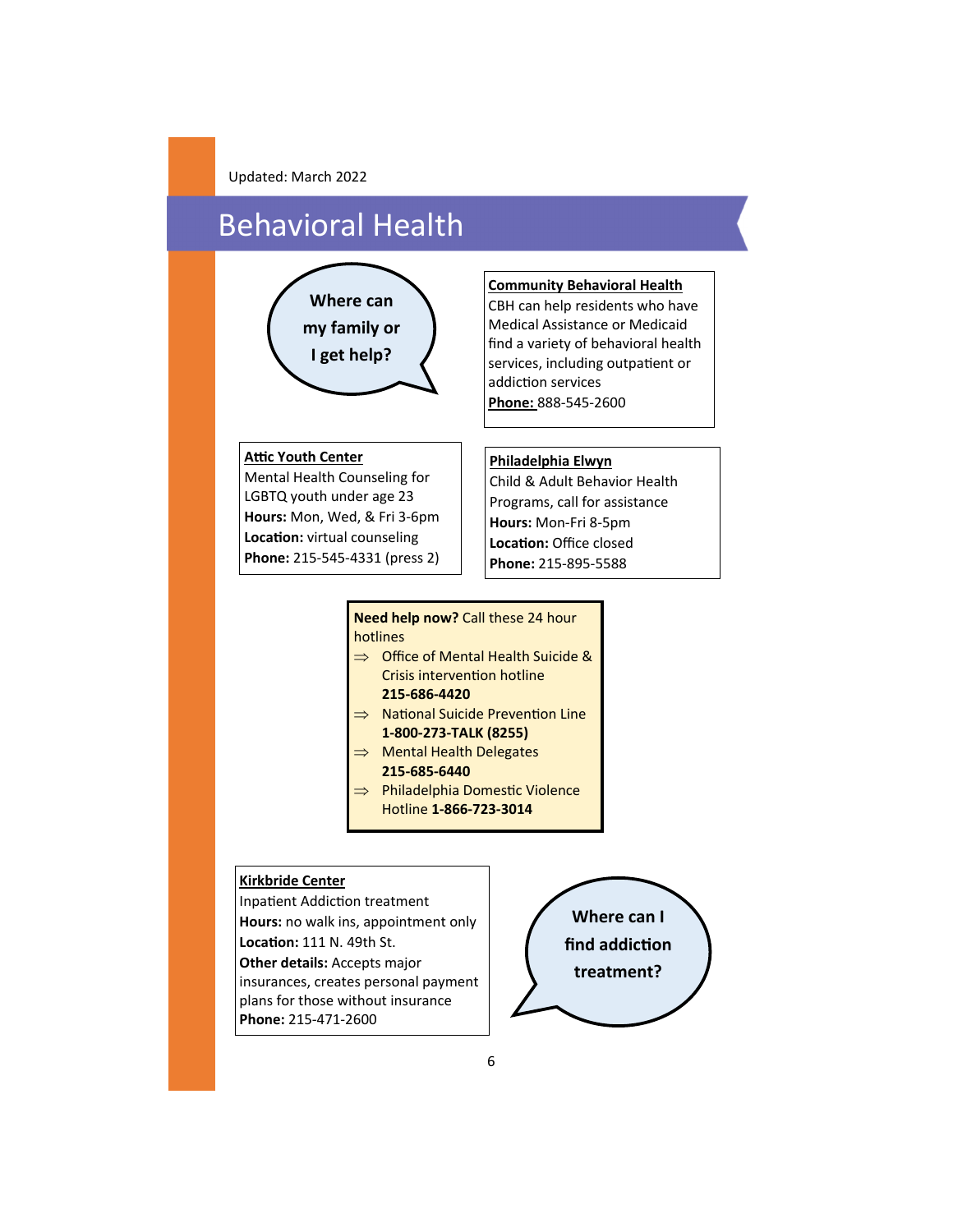### Health care

#### **Health Center 4**

Primary Care Medical & Dental, support applying for health insurance **Hours:** Mon, Wed, Thurs, Fri 8‐4:30, Tues 8‐8pm **LocaƟon:** 4400 Haverford Ave **Other details:** Accepts most insurances, small fee based on family size & income for uninsured **Phone:** Medical‐ 215‐685‐7601; Dental‐ 215‐685‐7605



#### **Bebashi Transition to Hope**

Sexual health services, HIV & STI screening, breast health services, medical case management **Hours:** Mon‐Wed, Fri 9‐4pm, Thurs 9‐7pm Location: 1235 Spring Garden St. **Phone:** 215‐769‐3561

#### **For assistance with health insurance:**

- **Medical Assistance or Medicaid:**  BenePhilly: 1‐800‐236‐2194 or apply online at www.compass.state.pa.us
- **Children's Health Insurance Program (CHIP):** PCCY Child Health Watch Helpline at 215‐563‐5848 ext. 17

#### **CHOP's Karabots**

Primary Care Services, Community Asthma Prevention Program & more **Hours:** Mon‐Thurs 8:20‐7:45, Fri 8:20 ‐5:00, Sat 8:40‐2:45pm **LocaƟon:** 4865 Market St **Other details:** Accepts most major insurance—for pre‐visit financial counseling call 1‐800‐664‐7855 **Phone:** 267‐425‐9800 (to schedule

an appointment)

#### **Need a COVID‐19 Vaccine?**

**Dornsife Center's Vaccine Clinic**  Free COVID-19 Vaccinations & boosters, ages 5+ **Hours:** Thursdays 1‐4pm **LocaƟon:** 3509 Spring Garden St **Phone:** 215‐571‐4013